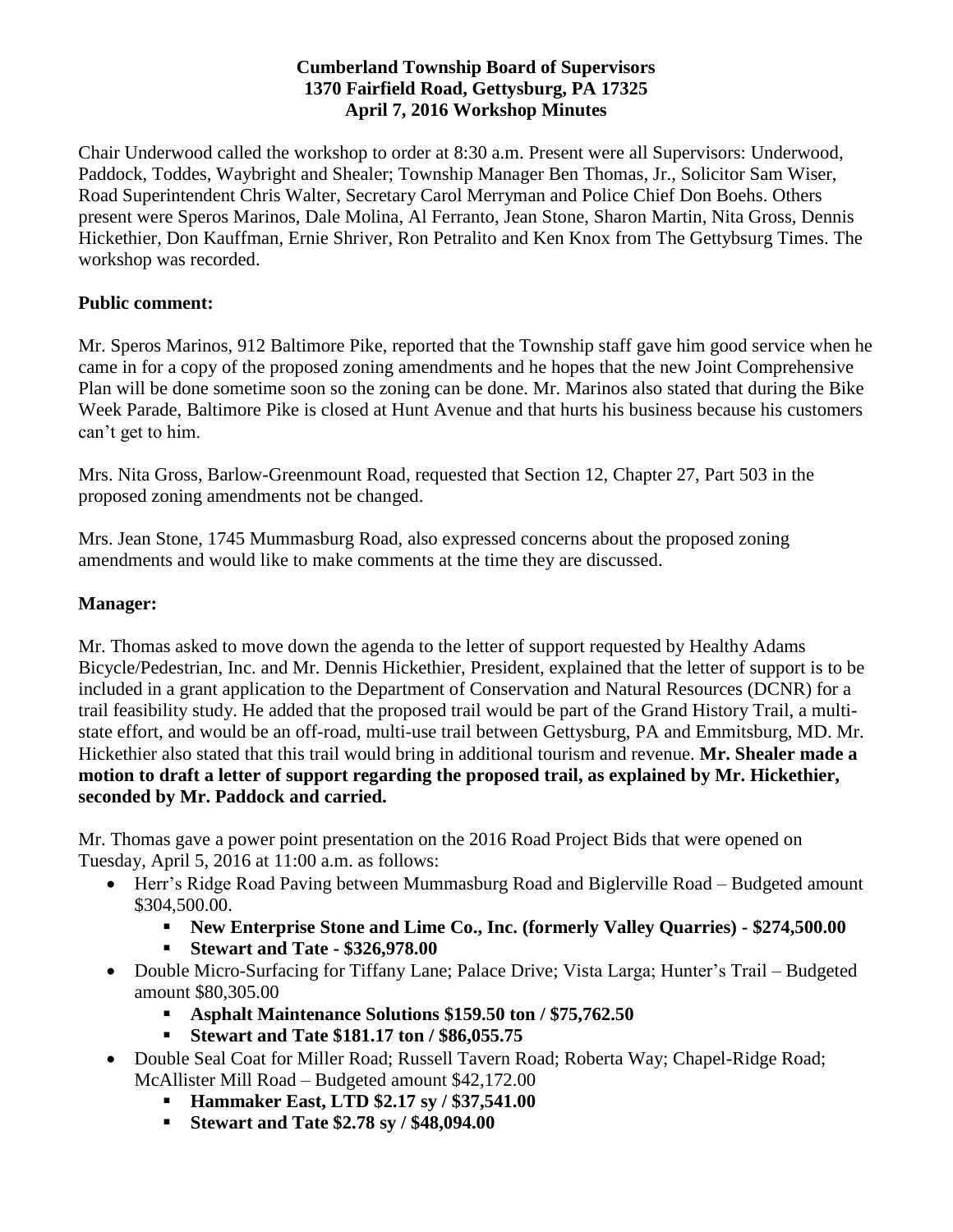## **Mr. Paddock made a motion to award the apparent low bids, pending review by Solicitor Wiser; to New Enterprises Stone and Lime Co., Inc.; Asphalt Maintenance Solutions and Hammaker East, Ltd. seconded by Mr. Toddes and carried.**

Mr. Thomas reported that no bids were received for the 2006 surplus police vehicle. He added that two bids were received for the Ford tractor/mower from: Beach Harbor Camper's Co-op, in the amount of \$3,305.00, and Mr. Jim Davis, in the amount of \$3,621.00. **Mr. Toddes made a motion to accept the high bid from Mr. Davis seconded by Mr. Waybright and carried.**

Mr. Thomas and Solicitor Wiser presented the Draft Ordinance Amending and Supplementing Sections of the Zoning Ordinance of Cumberland Township of 2003, Chapter 27 of the Code. Mr. Thomas also reported that there are some proposed changes to the zoning map and he went over them with some of the recommendations being to change the zoning now and others to wait until after the completion of the Joint Comprehensive Plan (Comp Plan.) Solicitor Wiser continued by reviewing the amendments and supplements to Chapter 27 of the Code which included some new definitions; increases to the maximum building and impervious coverage of a lot or tract and wind turbines. Solicitor Wiser suggested that the Wind Energy Facility Standards (Commercial Facilities) be removed because it is no longer such a concern and could be addressed after the Comp Plan has been completed. Mr. Thomas suggested that Section 18 be removed and wait until completion of the Comp Plan. Solicitor Wiser continued his review including Storage Facility - Self-Service, Day Care Centers, Floodplains (can also wait unless PEMA or FEMA requires it to be updated) and Airport Hazard Area Overlay Zone (required by law.) Mr. Thomas summarized that there are six properties recommended for zoning change now and the balance could wait for the completion of the Comp Plan. **Mr. Paddock made a motion to submit the proposed zoning map change locations with the indication that six of the parcels are to be considered for change now and the balance are for the County Planning Office's consideration while working on the Comp Plan seconded by Mr. Toddes and carried.** Solicitor Wiser recapped the **s**ections that will stay in the Draft Ordinance amending and supplementing Chapter 27. Mr. Paddock asked that there be some discussion with the County Planning Office regarding the maximum building and impervious coverage percentages and Mr. Thomas stated that he and the Zoning Officer will meet with them. **Mr. Shealer made a motion to move the revised Draft Ordinance on to the County and Township Planning Commissions for their review and comment seconded by Mr. Paddock and carried.**

Mr. Thomas reported that the Personnel Committee's recommendation for wage adjustment for Colton Cooper, Road Department employee who recently completed his six-month probation period, is from \$15.00 to \$15.40. **Mr. Waybright made a motion to approve the wage adjustment for Colton Cooper from \$15.00 to \$15.40 per hour seconded by Mr. Shealer and carried.** 

Mr. Thomas also reported that the Township has been requested to provide a letter to PennDOT, on behalf of Gettybsurg Bike Week Parade scheduled for July 9, 2016 indicating that the Township has no objection to the parade traversing Cumberland Township subject to all permits and approvals being granted. **Mr. Waybright made a motion to approve the letter to PennDOT regarding the Gettysburg Bike Week Parade seconded by Mr. Toddes and carried.**

Mr. Thomas also reported, for general information, that the Boil Water Notice for Devonshire Village was lifted on March 31, 2016 by Pa. Department of Environmental Protection (PaDEP) and Adams County will hold their annual Tire Collection Event on May 14, 2016 at the Ag Center.

There being no further business the workshop was adjourned at 10:48 a.m.

\_\_\_\_\_\_\_\_\_\_\_\_\_\_\_\_\_\_\_\_\_\_\_\_\_\_\_\_\_\_